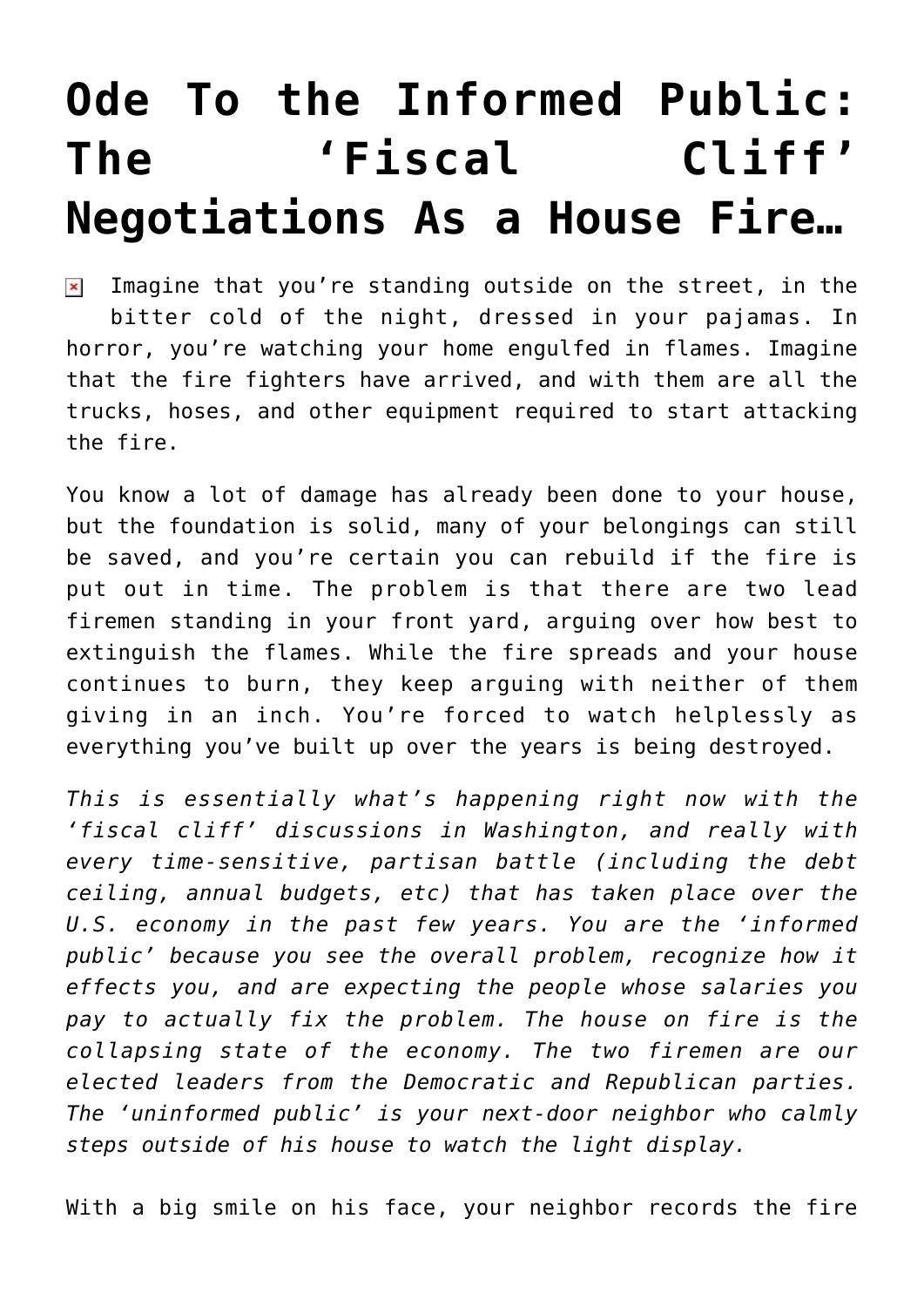on his iPhone, and wonders how long it will take to upload the video to YouTube later. He doesn't really seem to understand the situation, and is oblivious to the very real threat of the large, swirling flames soon jumping from *your* house to *his* house.

Your frustration turns to anger over the inability of the firemen to act professional, formulate a plan, and save your house. You run up to them to try and figure out what their problem is, and are shocked to hear the source of the stalemate. The fireman with the "R" printed on his helmet is proposing to hook up the hoses to fire-hydrants, and douse the flames with large quantities of water. The fireman with the "D" printed on his helmet is proposing to hook up the hoses to gasoline-tankers, and douse the flames with as much gasoline as possible.

You quickly realize that *Fireman D* is either dangerously ignorant or completely insane, but *Fireman R's* lower rank won't let him take control away from Fireman D to resolve the situation. You beg Fireman D to put out the fire with water, but he completely ignores you. Furthermore, your neighbor has now joined the argument and is backing the gasoline idea, purely because he finds Fireman D to be more personable and charming than Fireman R.

Reporters from the media show up and begin covering the fire with their lights and cameras. You run up to them and explain what's going on, and beg them to get the message out that you're going to lose your house because the guy in charge isn't taking the situation seriously. You hope that the media exposure will pressure Fireman D into doing the right thing. To your shock, however, you find that the media is on Fireman D's side. They broadcast live on the evening news that Fireman R is "obstructing" Fireman D from doing his job, and a house is going to be completely destroyed because of it.

You shout at the reporters in frustration, but they tell you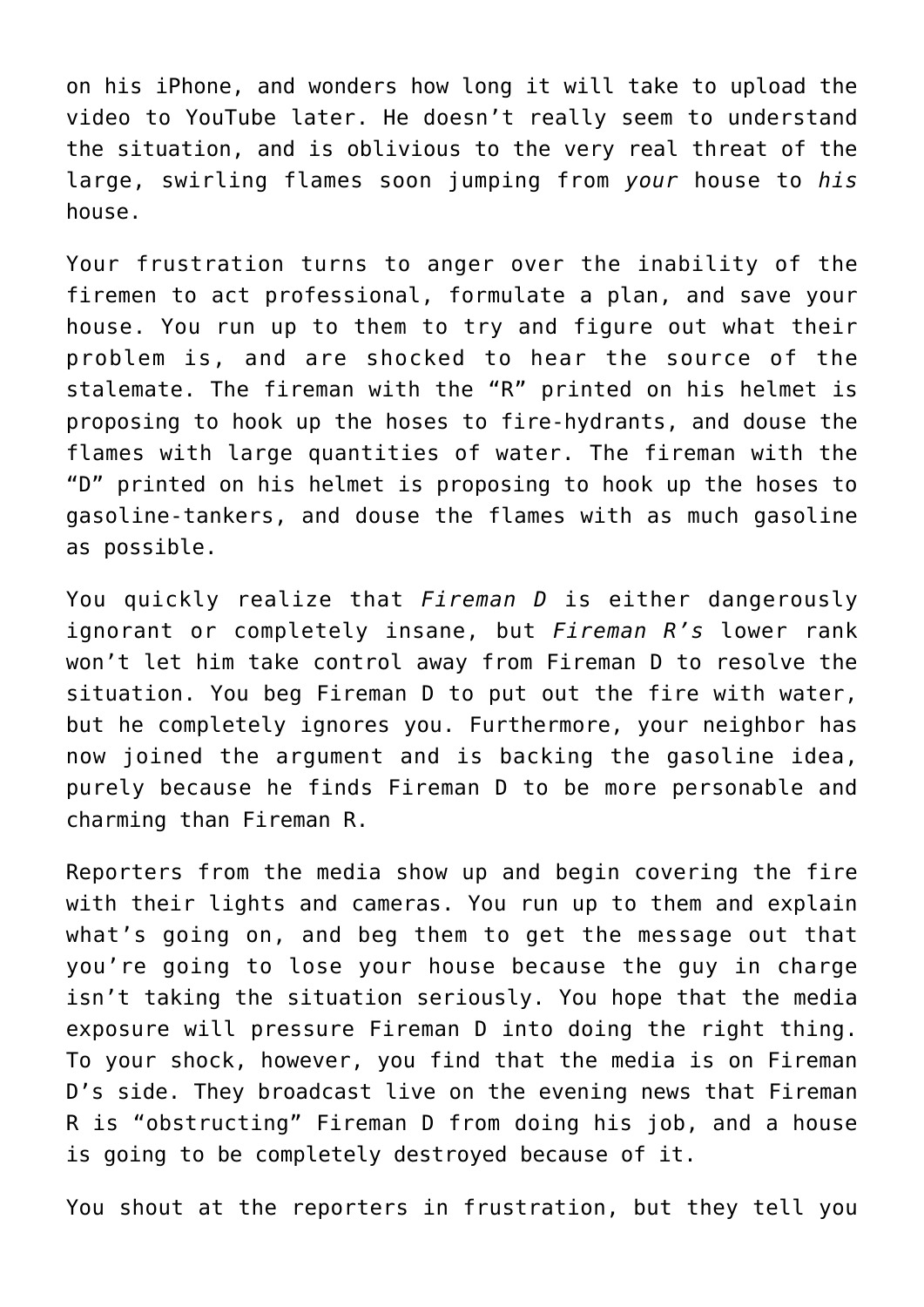you're "just angry", and suggest that your anger is "racially motivated".

"What???" you scream out in utter disbelief.

The reporters point out that Fireman D is an African American – a fact that is completely irrelevant to you. While you insist that you're not a racist, and just want someone to save your house, the reporters skeptically roll their eyes, snicker, and whisper something among themselves about "dog whistles".

Your neighbor asks you why you don't want Fireman D to put out the fire, and you explain to him that a fire can't be put out with gasoline.

"Have you ever *tried* to put out a fire with gasoline?" he asks.

"Of course not!" you scream.

"Well then how do you know it won't work?"

You grab onto your hair and shout, "Because it's gasoline! It's flammable!"

"Flammable?" asks one of the reporters with a snide expression on his face. "Where did you hear such a stupid thing? FOX News?" All of the reporters laugh.

"It's common knowledge! It's common sense!" you wail.

At that point, you notice that your neighbor's house is now on fire as well, and you yell at him to turn around and see it. But he won't. He just looks at you like you're talking in a foreign language.

"There's nothing to be worried about, man," he says. "Fireman D says that he's 'looking out for me'. It's all good!" He then turns his attention back to his iPhone, and starts playing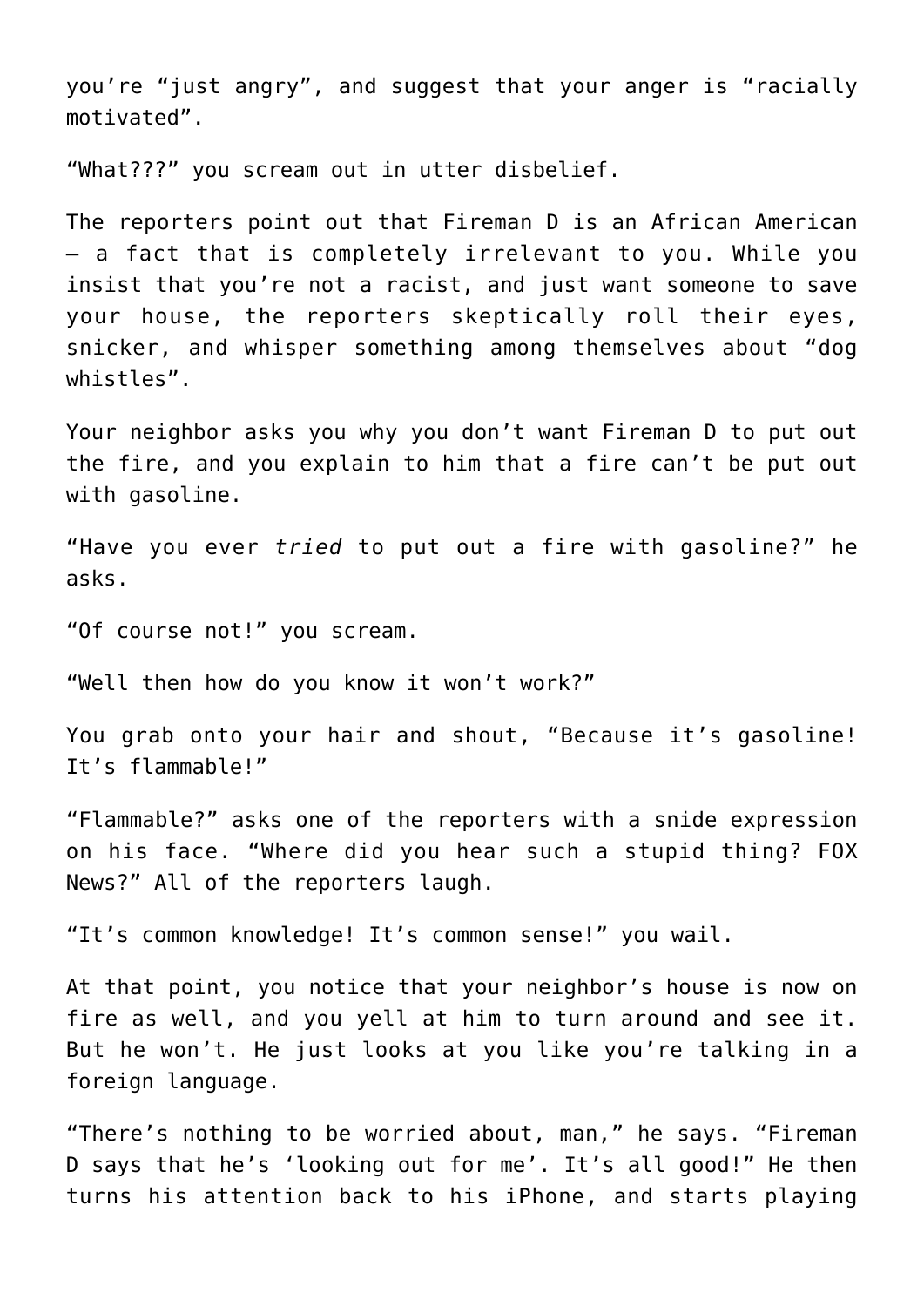video games on it.

"Listen…" begins Fireman D as he puts his arm around your shoulder. "I've been trying to compromise with the other fireman. I told him that while we're pumping gasoline through the hoses, he can use a squirt gun to try and fight the fire with water. It's a *balanced* approach."

"That sounds fair," quickly says a reporter.

"Yes, *more* than fair," says another one.

"I'm all about compromise," says Fireman D before he smiles and poses next to you for a quick picture from the press. "But the other guy is being completely unreasonable. He must *want* the fire to destroy this house. What's with this guy's obsession with water, anyway? He's probably in bed with *Big H2O*!"

The reporters laugh. Some even applaud. Your eyes are glazed over in disbelief.

Fireman D continues, "You see…In the past, we've tried it Fireman R's way and it didn't work! We've been using water to put fires out for a long time, and yet buildings still burn down! So his plan doesn't work!"

At your whits end, you say, "Sir… I know that burning buildings can't always be saved with water, but it's the best chance we have. Gasoline won't work! Gasoline will only make the problem worse! Please help me! I built that house with my own two hands!"

This seems to offend Fireman D, who raises his voice and condescendingly states, "You *didn't* build that! Somebody else made that happen!"

Minutes later, your house has been completely burnt to the ground and your neighbor's house with it. Your neighbor's still playing video games, unaware of anything happening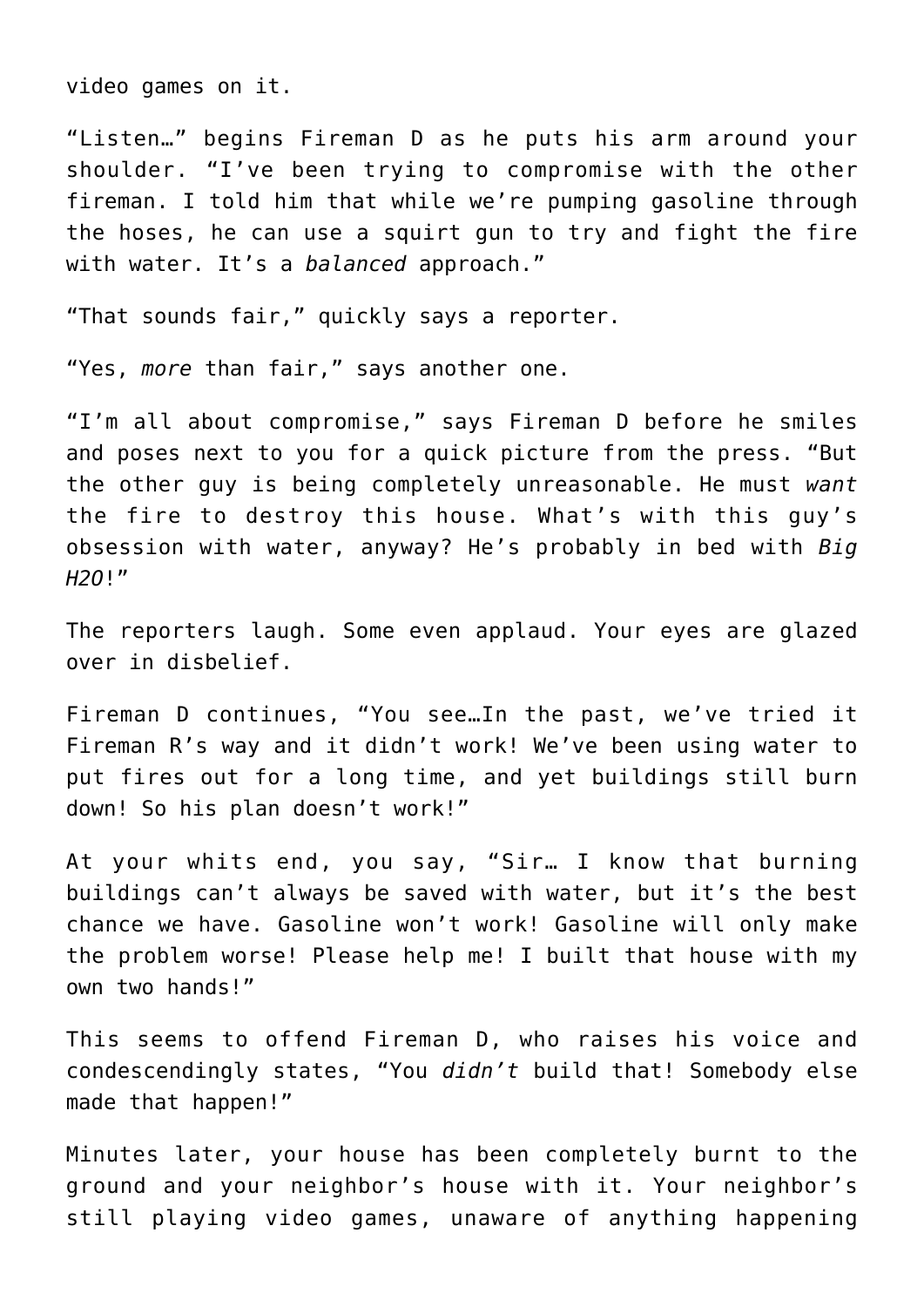around him. The media is circled around Fireman R, angrily blaming *him* for the destruction, and citing his hardline, unreasonable demands as the cause. Fireman D is on his cellphone, coordinating plans for an upcoming Hawaiian vacation. You are sitting on the sidewalk, alone, with your face in your hands, wondering if the whole world has gone completely nuts.

*And…scene.*

## **[What Rhymes with Mandate?](https://bernardgoldberg.com/what-rhymes-with-mandate-shmandate/) [Shmandate!](https://bernardgoldberg.com/what-rhymes-with-mandate-shmandate/)**

 $\overline{\mathbf{x}}$  What's this hooey about Barack Obama winning a mandate to impose his economically destructive agenda on the American people? It's understandable that the Democrats and their media lap dogs would try to propagate such hogwash, especially at a time when we are careening toward the so-called fiscal cliff but must the more timid Republicans also sing that tune? I've just finished reviewing this year's state-by-state presidential election results — the final summation as far as I can tell — and I don't come away with the feeling that Obama received new marching orders from the electorate.

If anything, the results of the election – in which much of Obama's support from 2008 melted away — suggest that he has less of a mandate than he did when he started his first term.

The people don't seem to be urging him to go wild with his economically wrongheaded doctrines, but rather to cool it.

Let's start with the fact that he received 5 million fewer votes this time than last. That hardly seems like a national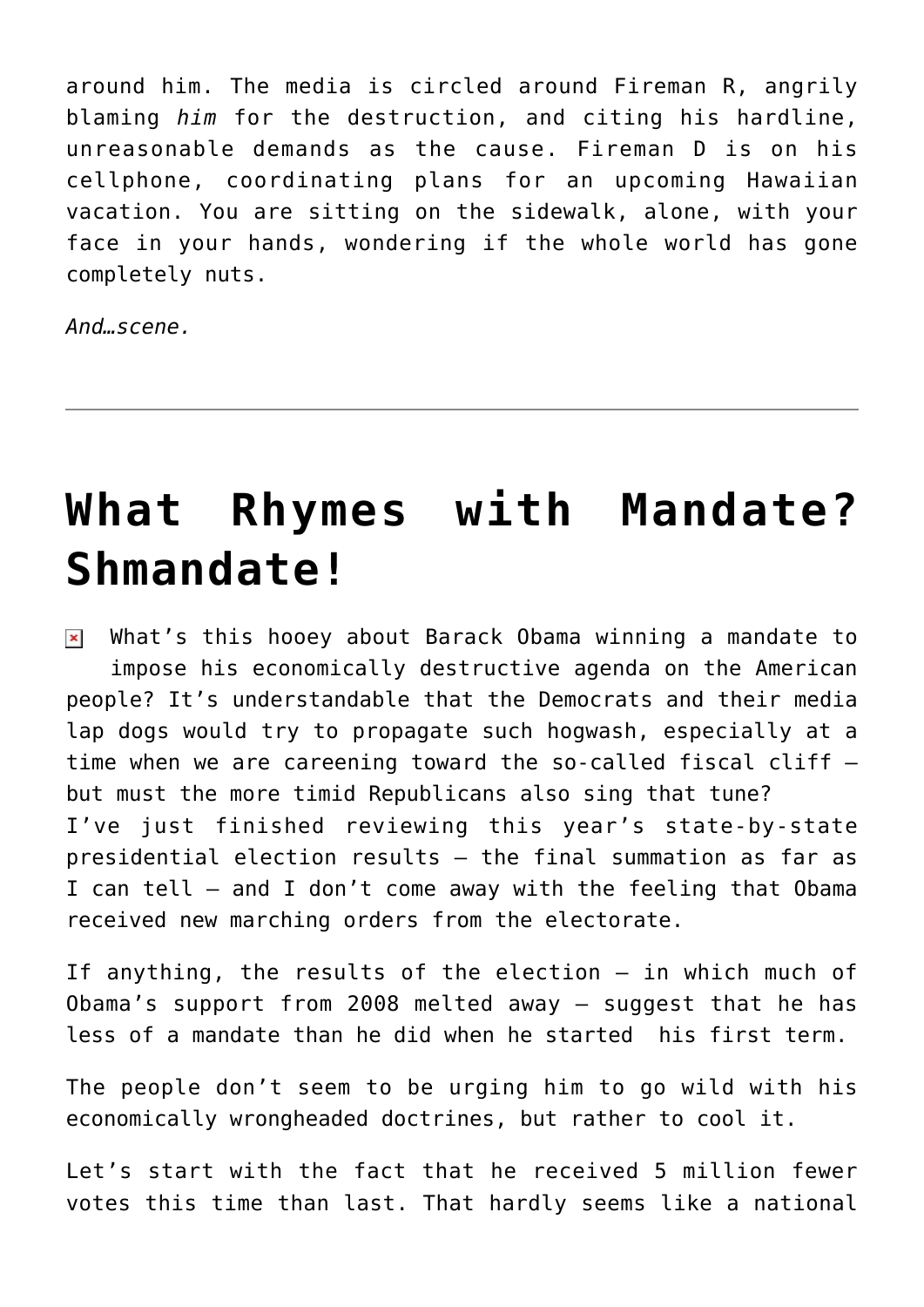vote of confidence, an affirmation that Obama has been doing something right, and that the people want more of the same. I dare say that if the 2016 Democratic presidential candidate draws 5 million fewer votes than Obama did this time, he or she will lose the election.

Republican candidate Mitt Romney, by contrast, got slightly more votes than John McCain did in the 2008 campaign against Obama, although their totals are so close that I would call them tied. So the election wasn't a case of a plague on both your houses. GOP voters stood by their party's candidate, many Democrats did not.

In only six states did Obama win a greater percentage of the major-party vote this year than he did four years ago. Those states are Alabama, Alaska, Louisiana, Mississippi, Maryland and New Jersey.

In the first four, all of them solid and reliable Republican states, one can assume that many GOP voters considered it a waste of time, and of \$4-a-gallon Obamagas, to venture to the polls. That their electoral votes would go to Romney was foreordained. In rabidly Democratic Maryland as well, it may be that GOP voters opted for frugality over futility.

As for New Jersey, that appears to have been an anomaly. New Jersey was probably going to go for Obama in any event, but he iced it when he spent a high-visibility half-hour in the state after Hurricane Sandy, and bestowed a French kiss, or whatever it was, upon turncoat Jersey Governor Chris Christie (R? I don't think so).

In only five states and the District of Columbia did Obama draw more votes than he did in 2008. The five states were Colorado, Louisiana, Maryland, North Carolina and South Carolina.

Colorado and North Carolina can be explained primarily by the heavy campaigning in battleground states. The other Obama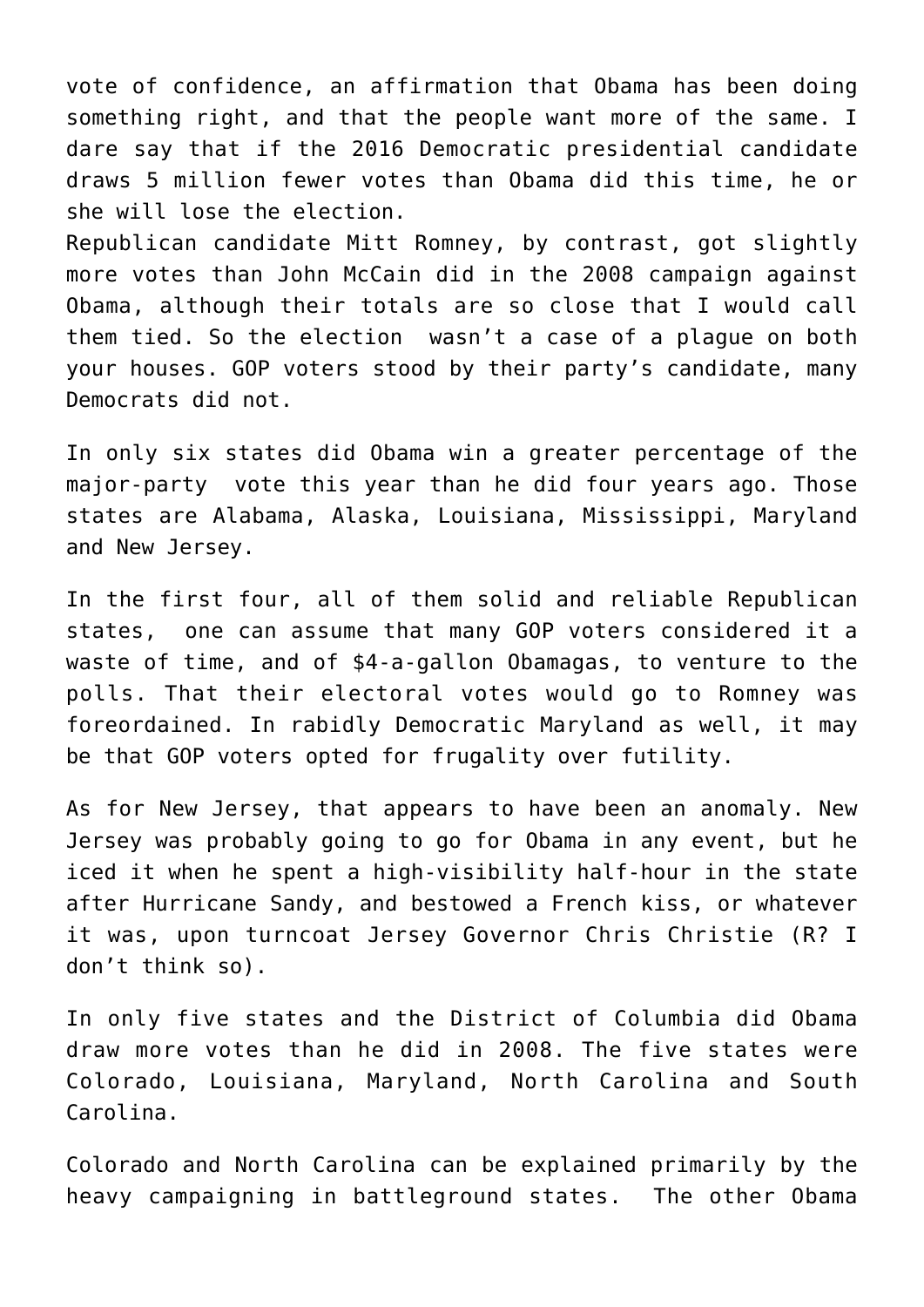vote gains may reflect his campaign team's surprisingly effective effort to bring out the black vote in heavily black states, to help ensure that the first president of that color didn't get humiliated the second time around.

I hate to be a wet blanket, but I also must point out that in each of the places where Obama won more votes than in 2008, Romney won more votes than McCain. It was scarcely a tour de force for Obama. Both candidates benefitted from larger turnouts.

In only 16 states and the District of Columbia did voter turnouts increase from 2008. Battleground states were prominent in that group. Obama and Romney paid so many visits to the battleground states – and so few to anyplace else – that the residents of those states must have felt that it would be terrible manners to stay home all that Tuesday watching "The View"or "Dr. Oz."

The battleground states with increased turnouts included Colorado, Florida, Iowa, Minnesota, Nevada, North Carolina, Virginia and Wisconsin. Given the outcomes in those states, one might dispute whether they all really belonged in the battleground category. But during the campaign it seemed that they did, and the mercilessly frequent visits from the candidates obviously got many voters off their duffs.

## **[Capitol Losses](https://bernardgoldberg.com/capitol-losses/)**

There are discussions underway in Washington D.C. between Democrats and Republicans to come to a compromise in order to avoid the country going over the so called "fiscal cliff". This is the year end arrival of tax increases and spending cuts that many economists think will send the country into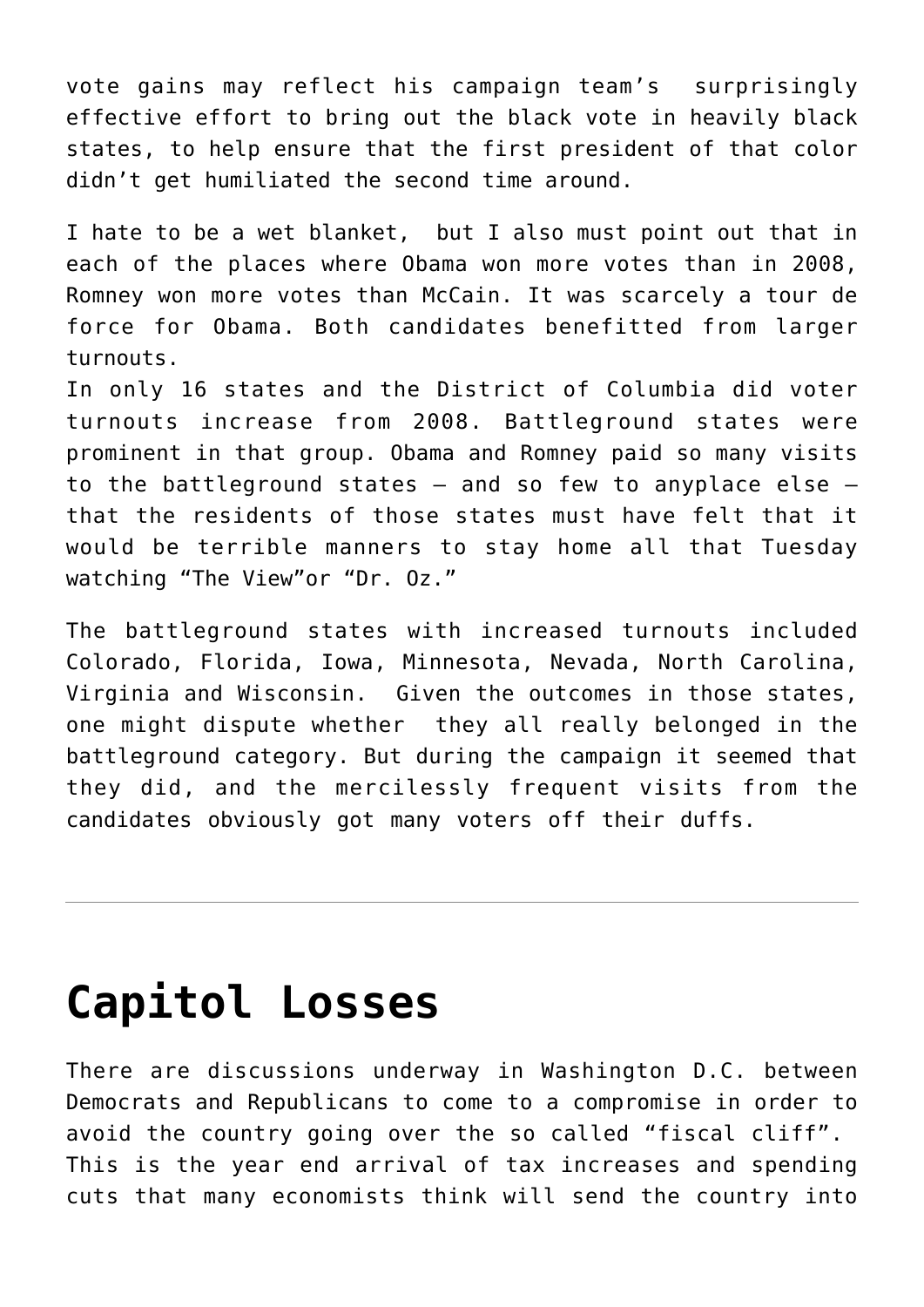recession if it is allowed to occur. During these discussions there is a fundamental change in one of the party's views on an element of encouraging growth in the economy. This is the concept that low capital gains taxes help the economy, and actually increase revenue to the Federal Government. Today's Democratic Party no longer believes this is true.

Capital gains tax rates have not gone up in 26 years. One of the few things that the parties had agreed upon up until recently was that when you tax capital at a higher rate, you reduce investment, you reduce investment…you get less growth, you get less growth…you receive lower revenues and unemployment goes up. Conversely lower rates on capital leads to greater investment, more growth, more jobs, and even higher revenue to the government.

In the media's near hysterical reporting on the risks of the "fiscal cliff" there has been very little discussion of what are the ways to promote growth. All that is reported is that a deal is needed or we will fall off the cliff. This is similar to the way that Europe's issues were reported on last year. 'Any deal will do' seemed to be the mantra. Now there is stagnant growth across Europe, and their debt problems are worse. Without an eye toward growth, or what hurts it, we will face the same fate. The Democratic Party is much more interested in fairness, and the media is willing to go along.

We can get into the issues of how low capital gains rates are "fair" in that the money used to invest is already taxed, or that any gains are also taxed at the corporate level. That, however, is not the most important issue. The most important issue is supposed to be economic recovery, growth in the economy, and the creation of jobs. Low capital gains rates help all of these things, and higher capital gains rates make these things harder.

John Kennedy used to say regularly that, "a rising tide lifts all boats." Jimmy Carter and Bill Clinton signed bills to